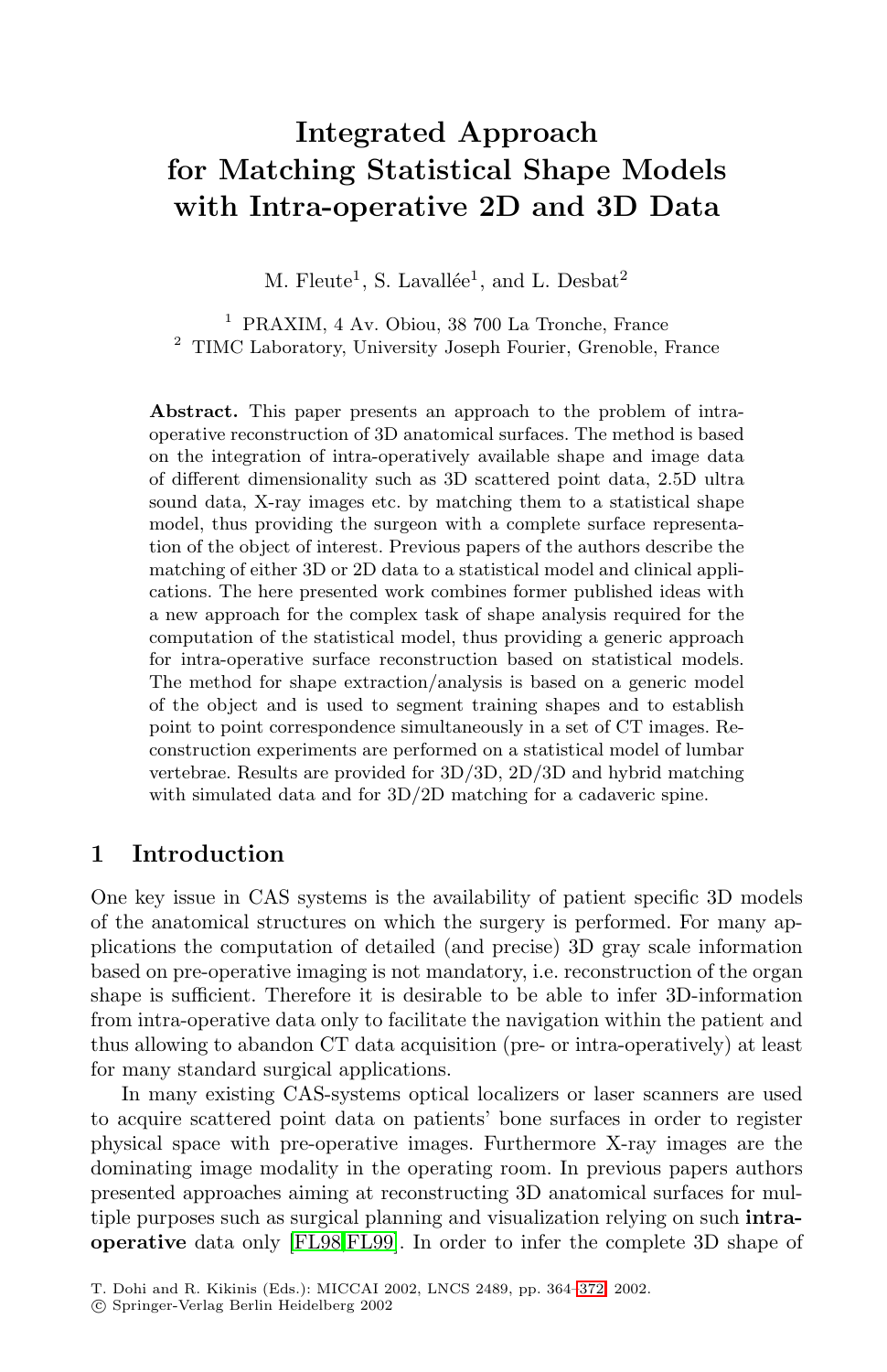the object of interest it is necessary to incorporate a priori knowledge into the reconstruction algorithm. The statistical shape model introduced by Cootes and Taylor describes the average shape and characteristic shape variation of a set of training samples that are defined by a corresponding set of boundary points. Along with its simple representation, the capability of dealing with arbitrary shape topologies favours the use of this model. The shape reconstruction is carried out by fitting the data to a statistical shape model based on a generalization of the Iterative closest point algorithm (ICP) [\[BM92\]](#page-6-0).

Two-dimensional statistical shape models have been in use for years now and are well established. Two crucial problems have prevented them so far from being widely used in the 3D case. First, the necessary segmentation of a sufficient high number of training shapes for the statistical analysis, usually available in the form of a CT exam, is a cumbersome and tedious task using today's available manual or semi-automatic segmentation tools. Second, it is necessary to establish point to point correspondence between all training shapes. This is a nontrivial task and becomes manually infeasible. Few known automatic methods address this problem and rely on already segmented images. The present work proposes a new approach to address both above mentioned problems simultaneously. A generic model of the object is used to segment the training shapes in CT images and to establish point to point correspondence (semi-landmark positioning). A volumetric coarse to fine deformation method based on free form deformations is used to match the generic model to the image data. It is further shown in this work that the combination of both data sources - X-ray images and 3D point data - allowing to perform hybrid registration with the statistical shape model, might be a very interesting option for certain applications. Figure [1](#page-2-0) shows a flow diagram of the chosen global approach whose different components are presented in the following sections.

# **2 Automatic Shape Extraction from CT Images for Statistical Model Computation**

Prior to establishing correspondence between the training shapes which is required for the statistical analysis, the training shapes must be segmented from the raw 3D data (CT-data). This segmentation is usually achieved in a slice by slice fashion, which is rather circumstantial, time-consuming and labor-intensive. To overcome these inconveniences the template matching and the data segmentation can be coupled together, i.e. performed simultaneously.

Based on a general shape template a representation of the external external surface is inferred from the model to the data providing a dense set of corresponding points between the template and the data, which can be used for the subsequent statistical analysis. It is worth to note that the matching will be based only on object boundaries, in contrast to the work in [\[ea01a\]](#page-7-0) for instance, where the gray level information of the whole volume is used to drive the deformation. However the resulting deformation will be volumetric thus allowing for automatic inference of other structures embedded in the volume. In our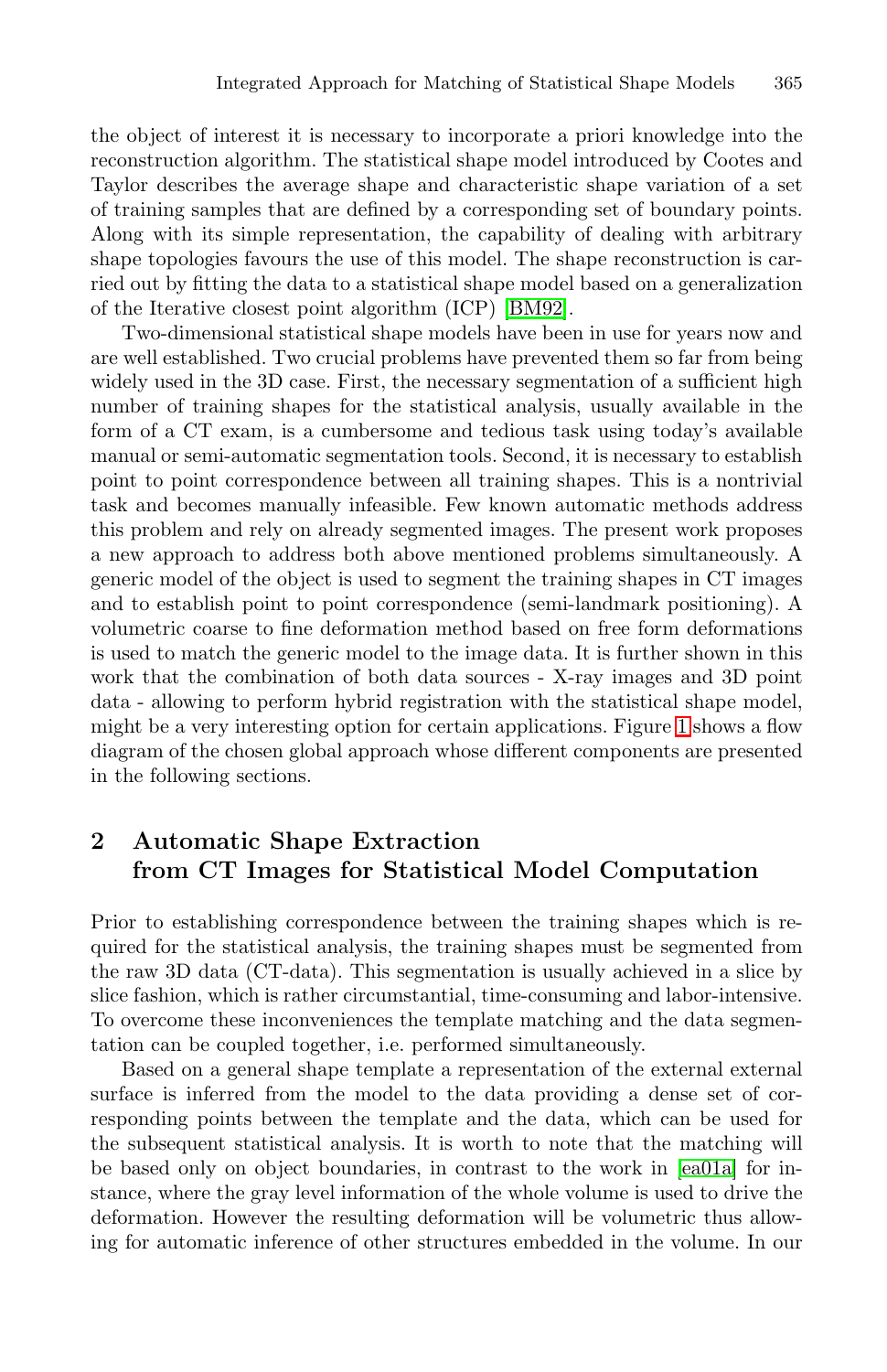<span id="page-2-0"></span>

**Fig. 1.** Flow diagram for Shape Recovery by Nonrigid Registration of a Statistical Shape Model with intra-operative data. The statistical shape model is computed offline and can be matched intra-operatively with 2D or 3D data. It is also possible to use both type of data simultaneously (hybrid matching)

approach we use a volumetric coarse to fine registration method based on Free-Form Deformations  $[SP86]$  in order to match the generic model to the image data.

The method performs a least square minimization of the distances between model boundary points and matched feature points. The deformation defined by the computed displacement field is described as a warping of the space containing the surface model, based on 3D tensor-product deformation splines. For increased efficiency, the Free-Form Deformations are applied in a multi-resolution framework. The result is a rapid and efficient registration algorithm which does not require the prior segmentation (manual or automatic) of features in the data image, and which can work on arbitrarily shaped surfaces. The proposed method is conceptually following [\[SL96\]](#page-7-0) but introducing important improvements and extensions sharing ideas from [\[ea99,](#page-6-0)[Pic97,ea00\]](#page-7-0). The problem can be formulated as a minimization of a cost function

$$
E(\mathbf{p}) = \sum_{i=1}^{N} [dist(P_i, T_{\mathbf{p}}(M_i))]^2 + \mathcal{R}(\mathbf{p}),
$$

where dist is the Euclidean distance between a model point  $M_i$  and its corresponding data point  $P_i$  in the gray level image. T is a suitable deformation function depending on the parameter vector  $\bf{p}$  and where  $\mathcal R$  defines a regularization term which is applied to  $T$  in order to smooth the deformation.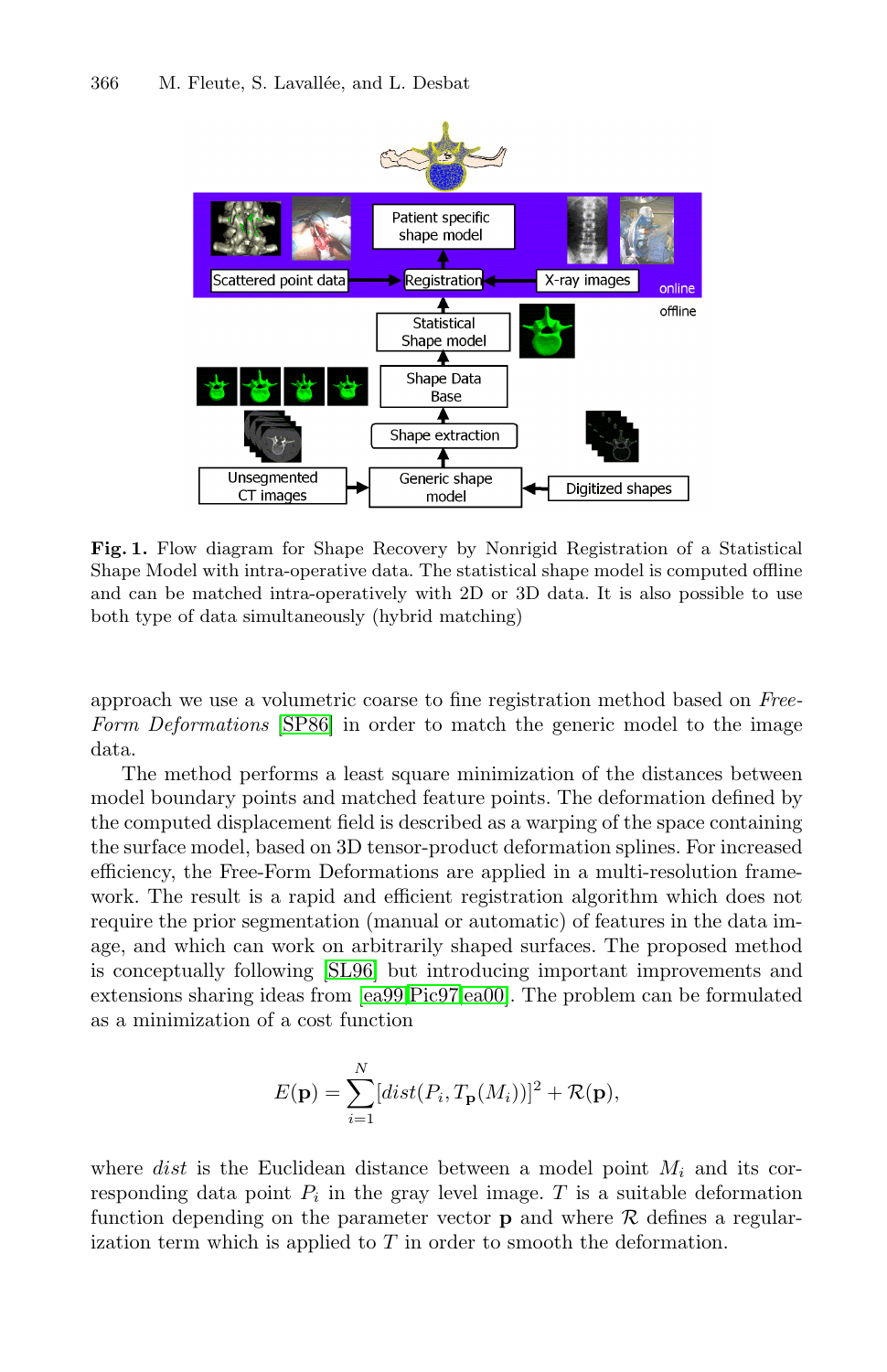<span id="page-3-0"></span>

**Fig. 2.** Left: The influence of different bone thresholds on the resulting model. The mesh represents the registered model, the solid model represents the manually segmented CT model for comparison : (a) too low threshold , (b) optimal threshold , (c) too high threshold. Right: Evolution of the energy during function minimization

The generic model is represented by a triangle mesh. The original mesh obtained by applying the marching cube algorithm to a manually segmented vertebra CT-exam is decimated and smoothed to avoid overfitting.

Two methods have been investigated to attract the model boundary to the object contours in the gray-level image. The first method is based on the bone threshold in the gray level image. Experiments performed on CT images of the vertebral column have shown that good segmentation results can be obtained except for regions where two neighboring vertebrae are articulating and thus the bone gaps are too narrow. Figure 2 shows the effect of varying the bone threshold on the final registered model. In (a) the chosen threshold is too low, in (b) it is optimal (found experimentally) and in (c) it is too high. A second approach based on a statistical gray-level model for each model vertex leads to similar results.

The optimization of  $E(\mathbf{p})$  is performed using a conjugate gradient algorithm [\[PFTV92\]](#page-7-0) and a multi resolution representation of T in order to smooth the solution and to speed up the minimization. Initial registration is performed by manual alignment. Figure 2 illustrates the evolution of the energy as a function of the number of iterations. The steps correspond to resolution changes of the deformation grid.

A statistical model of lumbar vertebrae has been computed based on the statistical analysis of 30 vertebrae (L1-L4). Fig. [4,](#page-4-0) left shows the effect of applying  $\pm 2$  standard deviations of the first two modes of the obtained model to the mean shape. Fig. [4,](#page-4-0) right shows the captured variability of the statistical vertebra model as a function of the first n eigenmodes.

### **3 Experiments and Results**

**3D matching.** In a first experiment about 450 points were collected on the dorsal surface of a lumbar vertebra model in an area accessible during spine surgery by sliding a virtual pointer over the model surface. The computed statistical model was then matched to the scattered data. Figure [3](#page-4-0) a) shows the mean shape rigidly matched to vertebrae. Figure [3](#page-4-0) b) shows the deformed model after applying the nonrigid matching algorithm. One may observe that the overall fit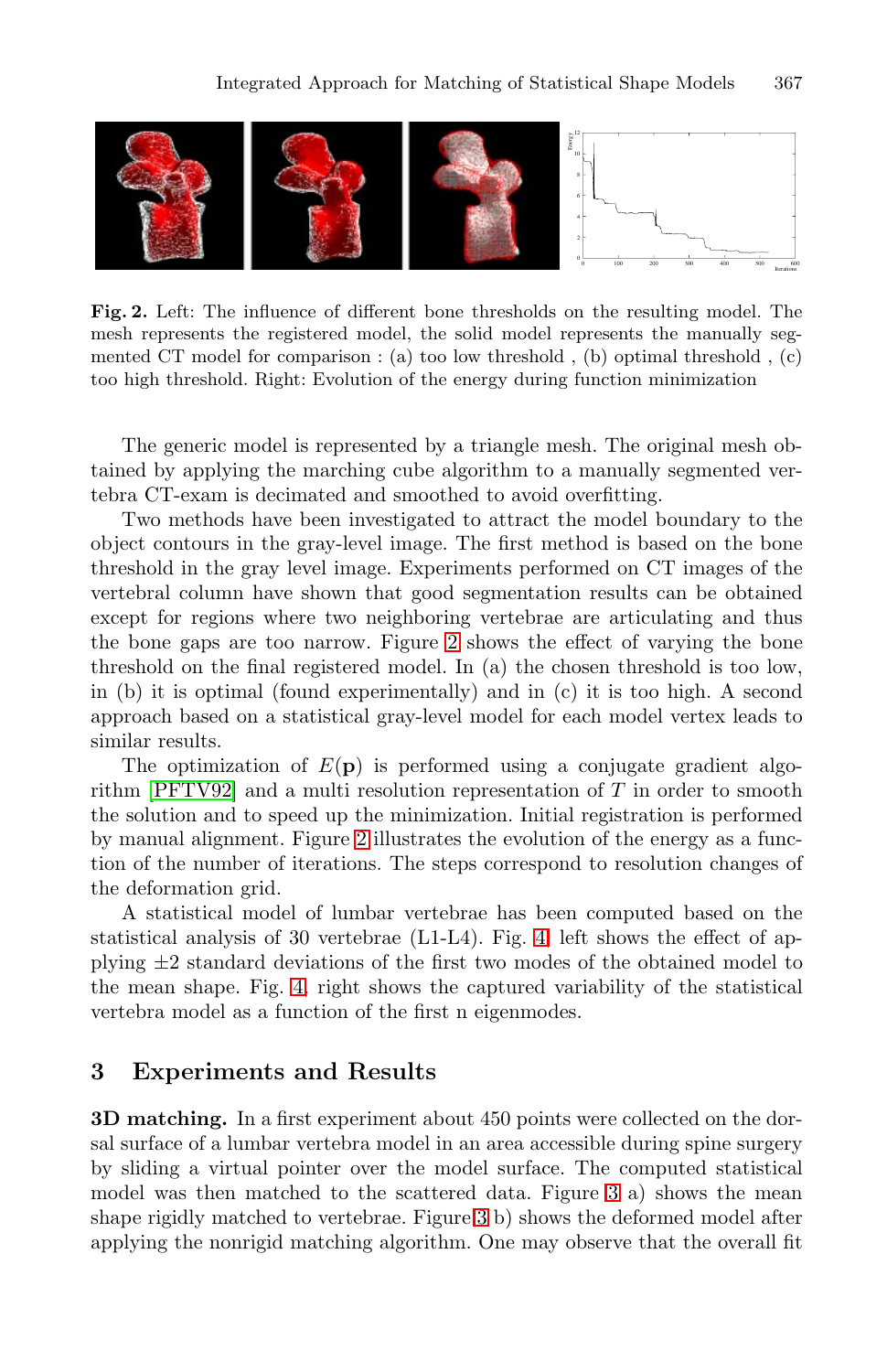<span id="page-4-0"></span>

Fig. 3. 3D/3D registration. a) after rigid registration, (b) after nonrigid registration



**Fig. 4.** Left: First two deformation modes of the shape model (axial view). Right: Captured variability of the statistical vertebra model as a function of the first n eigenmodes in percent

is quite good although only very limited shape information was available (only few points in a restricted area were palpated) . For 5 experiments the mean RMS between the vertebra to be reconstructed and the final model was 1.2mm.

#### **3.1 2D Matching**

Experiments based on pure 2D data were performed using 2 orthogonal simulated X-ray views based on 10 different CT-models that were not contained in the population used to build the model. In each simulated projection 400 randomly chosen contour points were maintained thus taking into account the fact that in practice not all contour points will be reliably detectable.

All datasets were then registered with the vertebrae shape model using all deformation modes. Fig [5](#page-5-0) shows the shape model (mesh) after manual alignment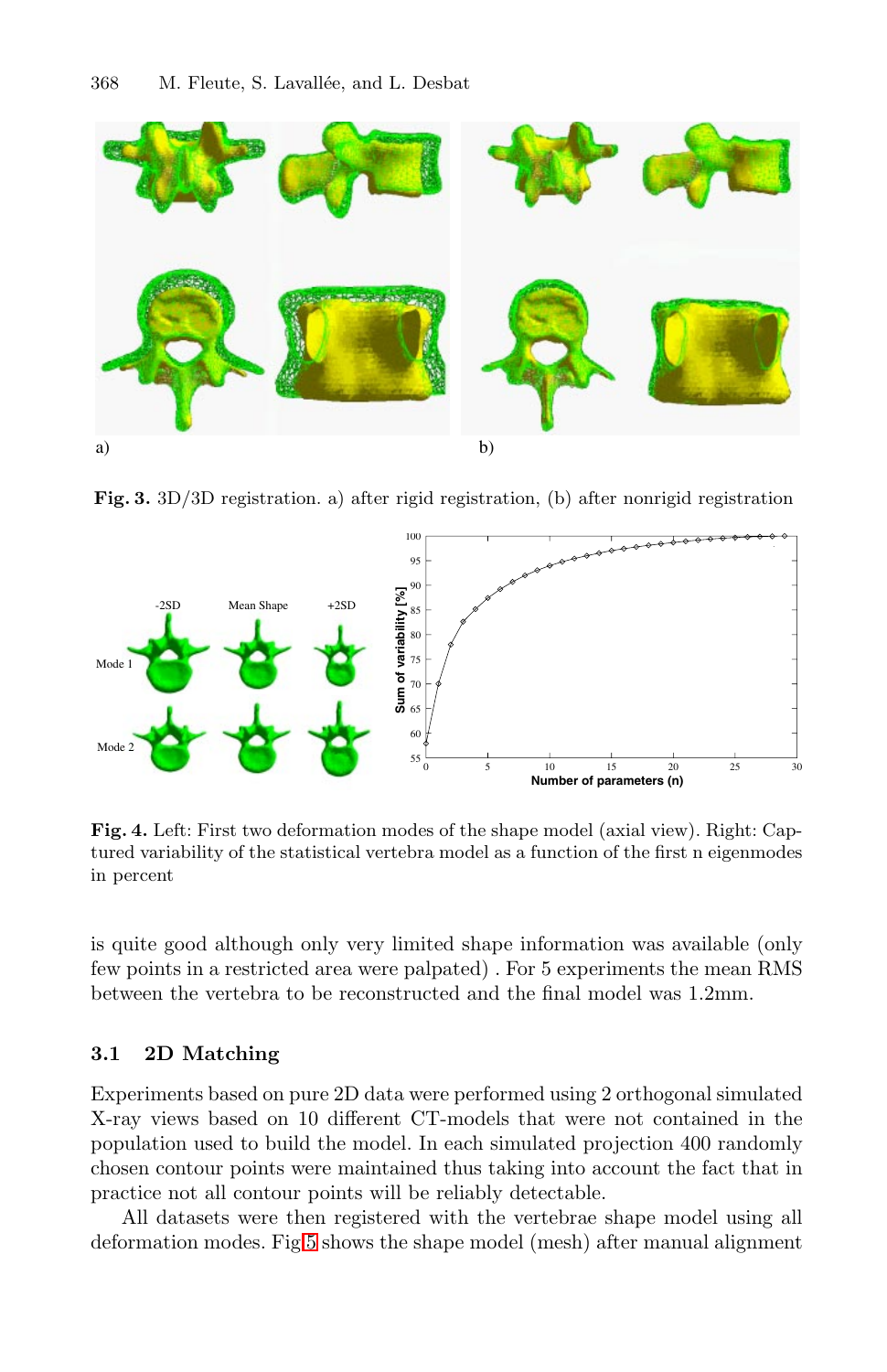<span id="page-5-0"></span>

**Fig. 5.** Lumbar vertebra after manual alignment (left), after rigid registration (middle) and after non-rigid registration (right) Manually segmented contour points on a lateral X-ray image of a cadaver spine; segmented points are enlarged for visualization) (most right)

(a), after rigid (b) and after non rigid (c) registration together with the CT-model from which the projections used for this experiment were generated. The final average RMS between the deformed shape model and the underlying CT-model (reference) was 0.62 mm. The average overlap between the deformed shape model and the underlying CT-model was 91.12 percent.

Another experiment was performed using real data. A cadaveric lumbar spine was attached to a computer controlled turn-table and imaged twice for orthogonal turntable-angles using a prototype of an interventional X-ray imaging system equipped with a digital X-ray detector Prior to the experiment a CT-scan of the cadaver was acquired (voxel size:  $0.27 \times 0.27 \times 1.0 \text{mm}^3$ ). The vertebra used for the experiment (L2) was segmented manually for later evaluation. L2 was segmented likewise manually in the two orthogonal X-ray images, see Fig. 5 for the lateral view. Subsequently the extracted contours were registered with the vertebra shape model using all deformation modes. The final average RMS between the deformed shape model and the CT-model was 1.27mm. The poorer result with respect to the experiment carried out with simulated projective data might be due to the fact that the cadaver spine belongs to a 80 year old specimen; the vertebrae show heavy degenerative changes. The computed shape model was based on a younger population, thus such shape variations occurring in older specimen are not gathered by the model.

**Hybrid matching.** Subsection [3](#page-3-0) shows good reconstruction results based on relatively few scattered point data acquired in a highly restricted surface area. However, due to insufficient geometrical constraints ( depending on the shape and on the spatial distribution of the acquired points ), it might be mandatory to provide the correct pose parameters prior to the non rigid matching. In [\[ea01a\]](#page-7-0) authors report that the intra-operative rigid registration of a point cloud that has been acquired on a restricted dorsal surface area of a vertebra with a pre-operative acquired CT-model, can lead to unstable results (rotational uncertainty around the transversal axis) due to insufficient geometrical constraints in the accessible surface area of the vertebra. It is interesting to investigate if an additional X-ray image could provide sufficient extra information to suffi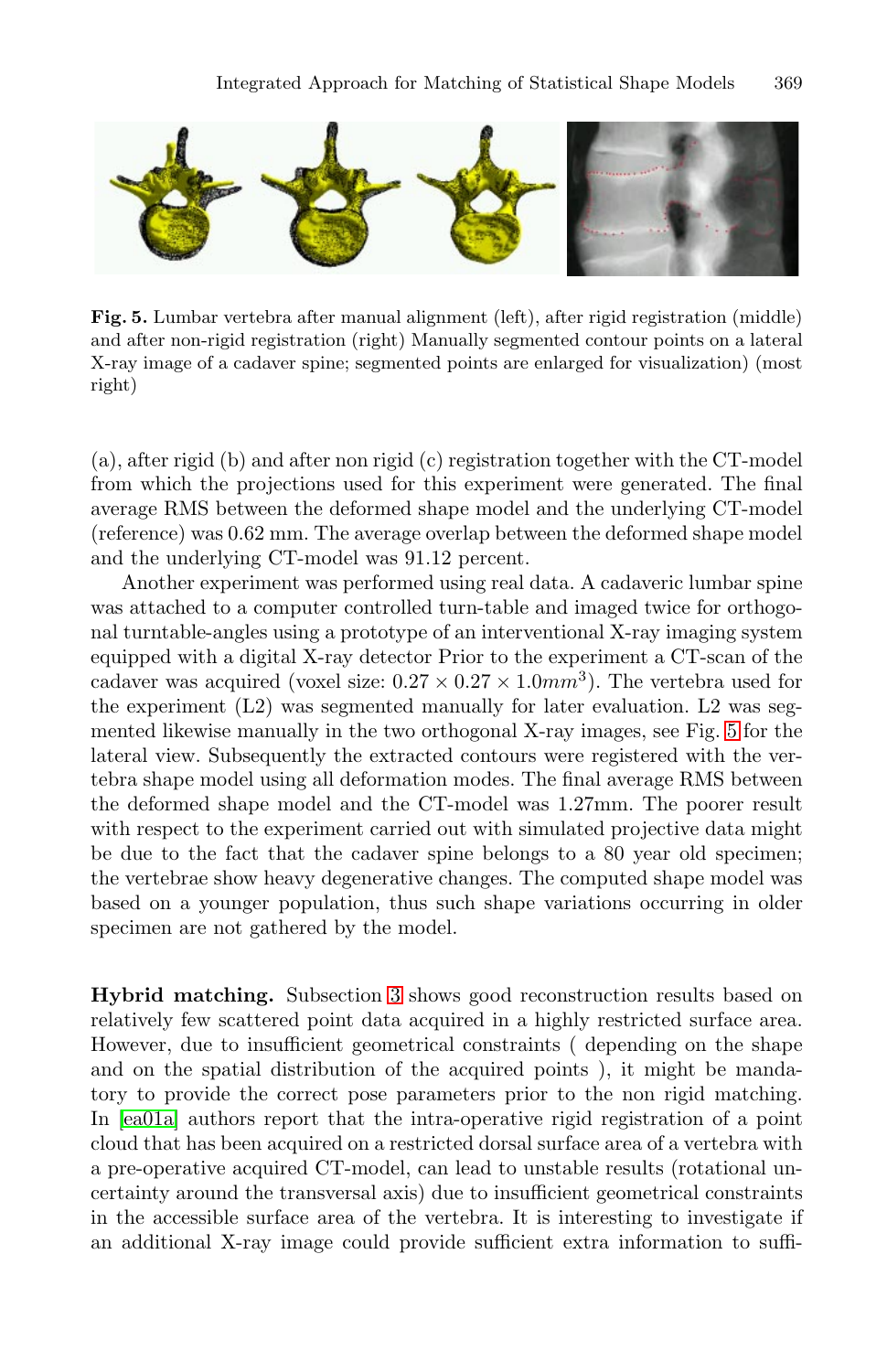<span id="page-6-0"></span>ciently constrain the solution. This results in combining the methods proposed in the previous subsections, constituting a hybrid registration approach relying on both 2D projective and 3D point data. This is not only interesting for rigid registration but also for the more difficult problem of non rigid registration. An experiment was carried out using approximately 70 data points acquired on a CT based model in a small area accessible during spine surgery. Subsequently the shape model was fitted to both data - the 3D points and the segmented contours in the X-ray image - simultaneously. The final average RMS between the deformed shape model and the underlying CT-model (reference) was 0.68 mm.This compares well with the results for pure 2D/3D registration using two orthogonal X-ray views presented in the previous subsection.

# **4 Discussion**

Obviously the presented approach can only be applied to healthy organs and shape pathologies that can be captured by statistical analysis of a population. Fractured organs cannot be modeled. However, various interventions could benefit from such methods. In the case of reconstruction of a torn cruciate ligament for instance, there is no pathologic shape variation of the adjacent bones (tibia, femur). Considering pedicle screw placement for spine instrumentation in the case of a vertebra compression fracture for instance, the shape of the vertebrae the screws are attached to (which are adjacent to the fractured one), is not pathologic; at least there is no pathologic shape variation associated to the reason for the surgery - the fracture. The possible benefits range from reduced radiation dose delivered to the patient, over decreased intervention time and overall inpatient time to the fact that the development of CAS systems with a more favorable cost/benefit ratio would be facilitated. This would help increasing the number of cases where sophisticated CAS technology is applicable and affordable.

# **Acknowledgments**

The Philips research laboratories in Hamburg, the Helmholtz Institut in Aachen and Johns Hopkins Medical School in Baltimore are gratefully acknowledged for providing CT data. Financial support from the Region Rhone-Alpes and the european projects IGOSII, CRIGOS, MI3 is also gratefully acknowledged.

# **References**

- BM92. P.J. Besl and N.D. McKay. A method for registration of 3-D shapes. IEEE Transactions on Pattern Analysis and Machine Intelligence, 14(2):239–256, 1992.
- ea99. J. Lotjonen et al. Model extraction from magnetic resonance volume data using the deformable pyramid. Mecial Image Analysis, 3(4):387–406, 1999.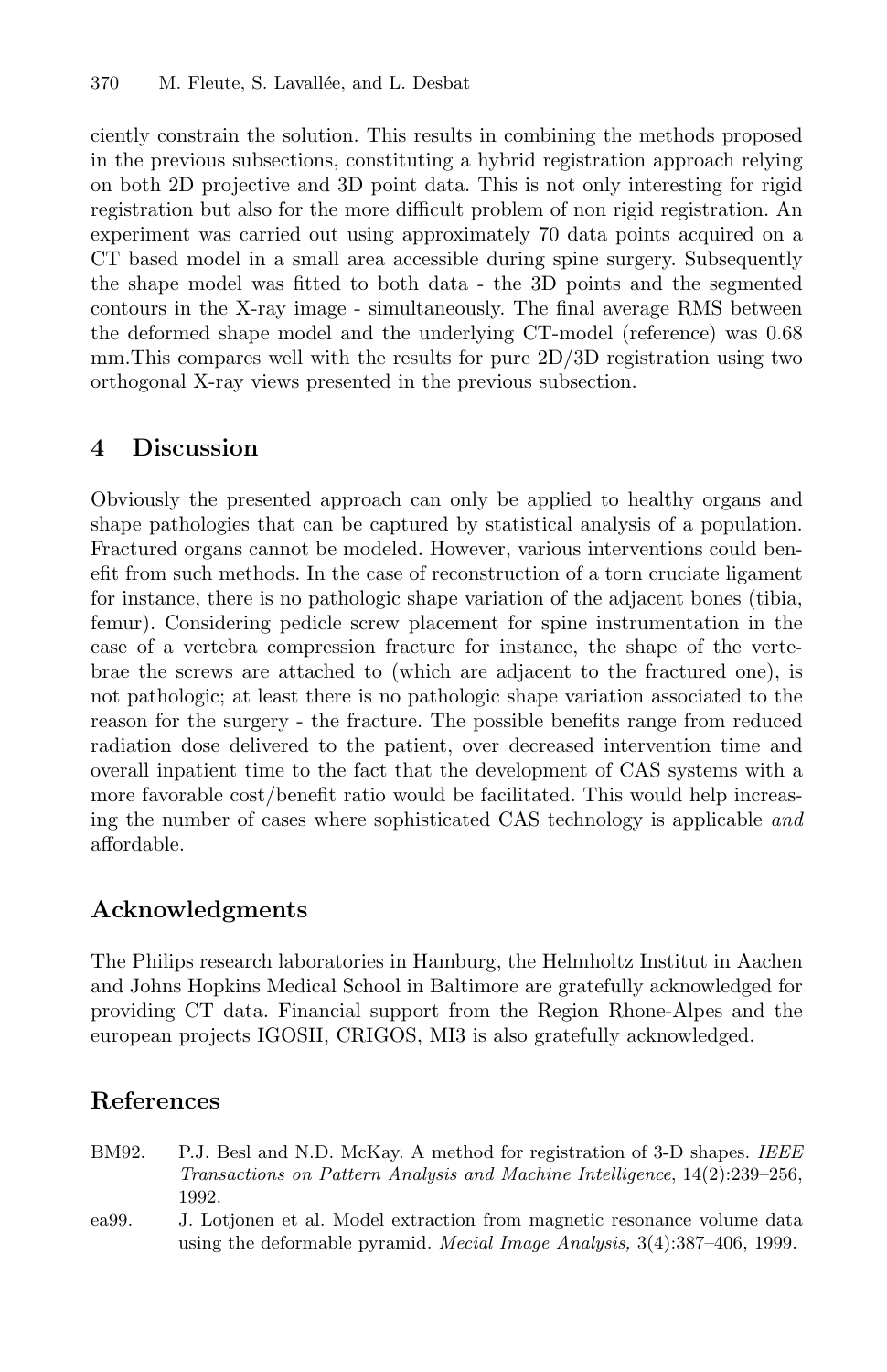- <span id="page-7-0"></span>ea00. J. Montagnat et al. Surface simplex meshes for 3d medical image segmentation. In ICRA, 2000.
- ea01a. A.F. Frangi et al. Automatic 3d asm construction via atlas-based landmarking and volumetric elastic registration. In Proc. Information Processing in Medical imaging (IPMI'01), pages 78–91, 2001.
- ea01b. C. Huberson et al. Surgical navigation for spine: Ct virtual imagery versus virtual fluoroscopy about 223 pedicle screws, in 88 patients. In CAOSUSA, pages 203–205, 2001.
- FL98. M. Fleute and Stephane Lavallee. Building a Complete Surface Model from Sparse Data Using Statistical Shape Models: Application to Computer Assisted Knee Surgery. In W. M. Wells, A. Colchester, and S. Delp, editors, Medical Image Computing and Computer-Assisted Intervention-MICCAI'98, pages 880–887. Springer Verlag, October 1998.
- FL99. M. Fleute and S. Lavallee. Nonrigid 3-D/2-D Registration of Images Using Statistical Models. In MICCAI'99, pages 138–147, 1999.
- PFTV92. W. H. Press, B. P. Flannery, S. A. Teukolsky, and W. T. Vetterling. Numerical Recipes in C: The Art of Scientific Computing. Cambridge University Press, Cambridge, England, second edition, 1992.
- Pic97. R. Pichumani. Construction of a Three-dimensional Geometric Model for Segmentation and Visualization of Cervical Spine Images. PhD thesis, Stanford University School of Medicine, 1997.
- SL96. R. Szeliski and S. Lavallee. Matching 3-D anatomical surfaces with nonrigid deformations using octree-splines. Int. J. of Computer Vision (IJCV),  $(18)(2):171-186, 1996.$
- SP86. T.W. Sederberg and S.R. Parry. Free-form deformations of solid geometric models. Computer Graphics (SIGGRAPH'86), 20(4):151–160, 1986.

**Q1. What is the most important original contribution of the paper?** This paper presents an **integrated** approach to the problem of intra-operative reconstruction of 3D anatomical surfaces. The method allows to use different intra-operatively available sparse shape and image data of different dimension to construct anatomical surfaces based on statistical shape models. A new approach for the automatic shape extraction from CT images necessary for the computation of the statistical model is also presented.

#### **Q2. What is the clinical relevance of the work presented?**

- 2. applied science ready for clinical inputs
- 5. cadaveric or animal studies were used in this work

#### **Q3. What is the most closely related work by other groups and how does your work differ?**

In [1] authors use biplanar X-ray images to reconstruct the 3D shape of scoliotic vertebrae. Our work differs by the fact that it allows to use different data sources simultaneously (scattered point data, ultrasound, X-ray images, etc). Further it is not explained in [1] how the vertebrae were segmented from the CT images and how they are aligned to compute the statistical model. This is a complex task especially when considering large databases which are necessary for a well performing resulting statistical model. Our work presents a highly automated approach for this task.